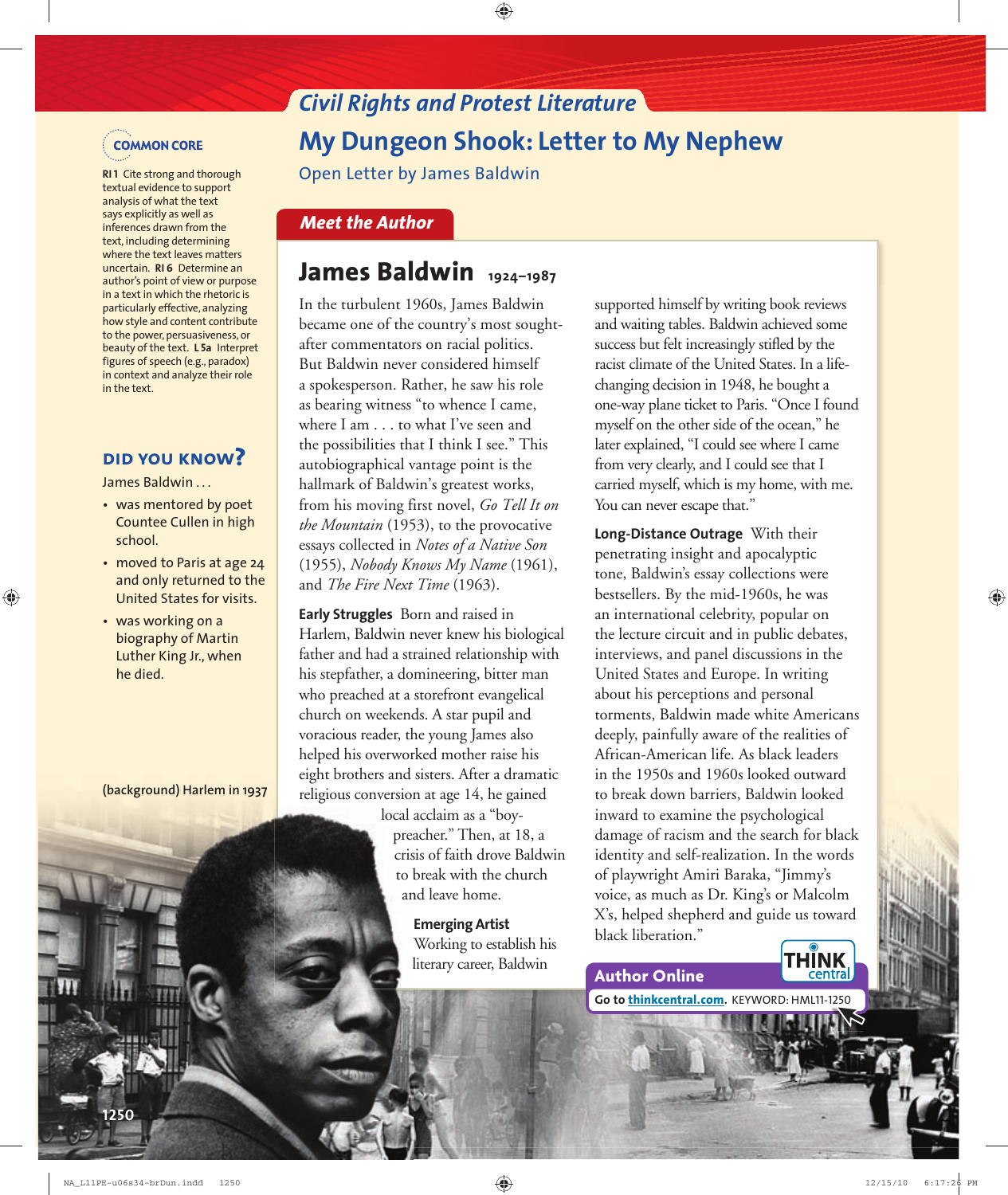#### **text analysis: rhetorical devices**

Baldwin is known for his passionate and poetic **style,** which is based on his skillful use of **rhetorical devices.** Baldwin uses these techniques to drive home his points and to create rhythmic effects that echo spoken language:

• A **paradox** is a statement that seems contradictory but really points to an important truth. Baldwin uses this device to push his readers to think more deeply about familiar ideas.

*It is the innocence which constitutes the crime.*

• **Repetition** is the use of the same word, phrase, or sentence more than once for emphasis. Baldwin uses repetition expressively, to convey deep emotions.

*You must accept them and accept them with love. . . .*

As you read, note the rhetorical devices Baldwin uses, and consider their effects.

#### **reading strategy: identify purpose**

Baldwin's sentences do more than simply explain his points; they stir powerful emotional responses in the reader. Often, the meaning of his statements becomes apparent only after careful thought and reflection. As you read this letter, study Baldwin's **purpose** for writing. In a chart like the one below, note key sentences that convey Baldwin's purpose. Then, after you have finished the letter, summarize the reasons why Baldwin wrote this letter.

| <b>Baldwin's Sentence</b> | Purpose |
|---------------------------|---------|
|                           |         |

#### **vocabulary in context**

Baldwin uses the following words in his eloquent appeal. Complete each sentence with one of the words.

| <b>WORD</b> | constitute  | mediocrity | unassailable |
|-------------|-------------|------------|--------------|
| <b>LIST</b> | impertinent | truculent  |              |

- **1.** You conceal your fears with  $a(n)$  attitude.
- **2.** Don't settle for  $\qquad$ ; strive for excellence.
- **3.** It is never to speak honestly.
- **4.** Know exactly what tasks and obligations \_\_\_\_\_ your duty.
- **5.** Let your convictions be strong and your truth  $\qquad \qquad$ .

Complete the activities in your **Reader/Writer Notebook**.

# *What protects your sense of* **self?**

Part of growing up is deciding who you want to be and how to make your vision a reality. But how do you keep your sense of self strong when others tell you who you can and cannot be? James Baldwin offers his nephew some advice on protecting his self-worth from the crushing forces of racism.

*QUICKWRITE* Think about the messages you get about yourself from family, friends, media, and other sources. Which ones support you and which ones seem to hold you back? List at least two examples in each category. Based on your list, what in your life most helps you protect your self-worth?

| Support      | Hold Back     |
|--------------|---------------|
| 1. With hard | I. College is |
| work you can | too expensive |
| achieve your | and not       |
| dreams (my   | worth it      |
| mom).        | (my friend    |
| 2            | George).      |
|              | 2             |
|              |               |
|              |               |
|              |               |
|              |               |
|              |               |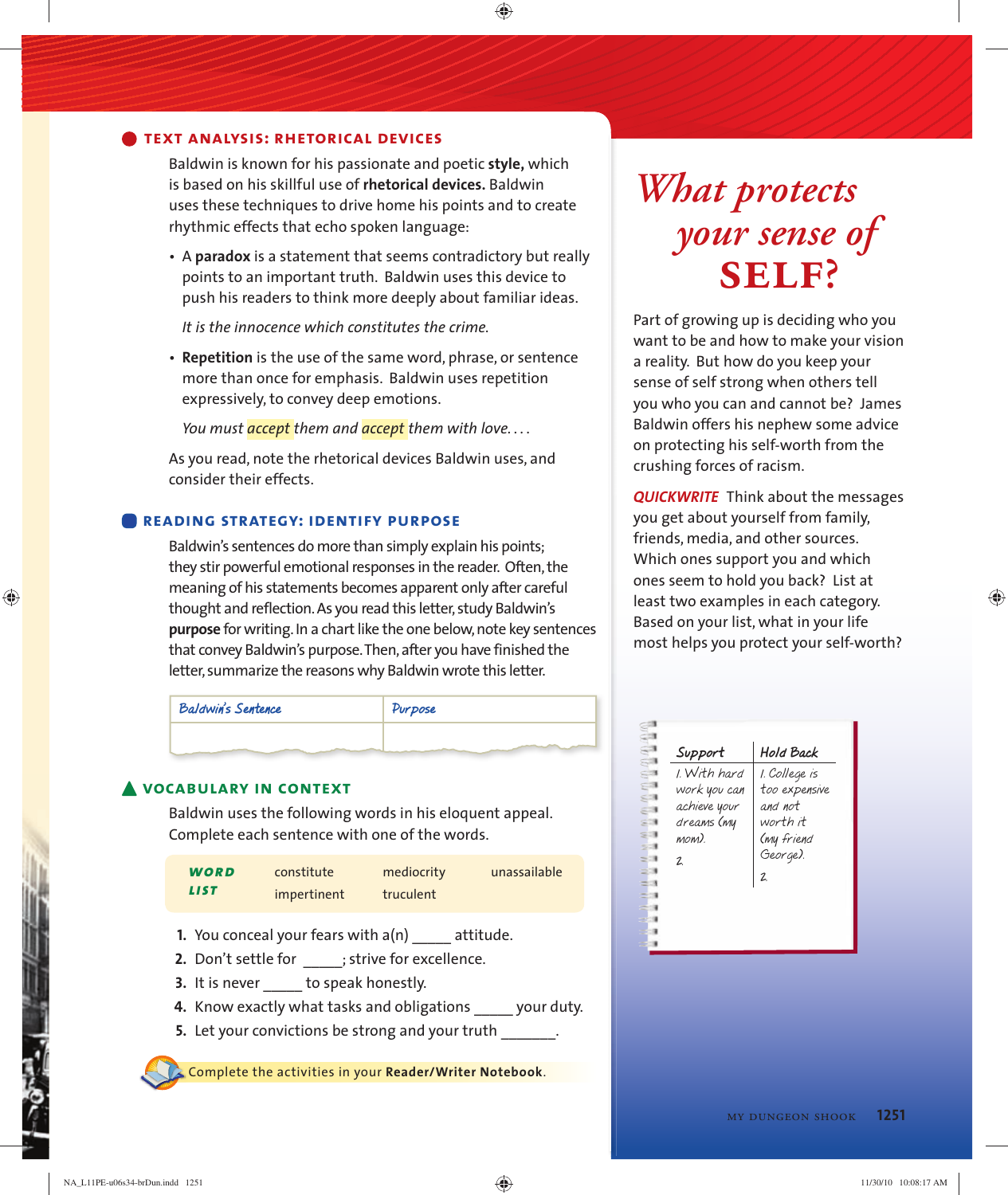# **My Dungeon Shook**

# Letter to My Nephew on the One Hundredth Anniversary of the Emancipation

### **James Baldwin**

**BACKGROUND** In 1963, as the nation's perspective on the race problem grew more pessimistic, James Baldwin published his essay collection *The Fire Next Time.* Expressing the pain and anger that African Americans had concealed for so long, Baldwin addressed his provocative essays to a sympathetic white audience that had failed to grasp the full magnitude of racial injustice. His searing attack fit the national mood, and the collection soared up the bestseller lists. Its success made Baldwin an icon of black rage and a widely televised commentator on racial issues throughout the 1960s. The following letter, taken from *The Fire Next Time,* captures the extremes of Baldwin's style: the righteous anger that made him famous and his fervent belief in the redeeming power of love.

#### Dear James:

10 became so holy.<sup>1</sup> I am sure that your father has told you something about all that. I have begun this letter five times and torn it up five times. I keep seeing your face, which is also the face of your father and my brother. Like him, you are tough, dark, vulnerable, moody—with a very definite tendency to sound **truculent** because you want no one to think you are soft. You may be like your grandfather in this, I don't know, but certainly both you and your father resemble him very much physically. Well, he is dead, he never saw you, and he had a terrible life; he was defeated long before he died because, at the bottom of his heart, he really believed what white people said about him. This is one of the reasons that he

Neither you nor your father exhibit any tendency towards holiness: you really *are*

 1. **so holy:** Baldwin's stepfather was a minister who raised his children in a strict, conservative, religious environment.

#### **Analyze Visuals**

Describe the story that this painting seems to tell. Which elements help the artist connect the two figures in the foreground with the main story of the painting?

truculent (trŭk'ye-lent) *adj.* eager for a fight; fierce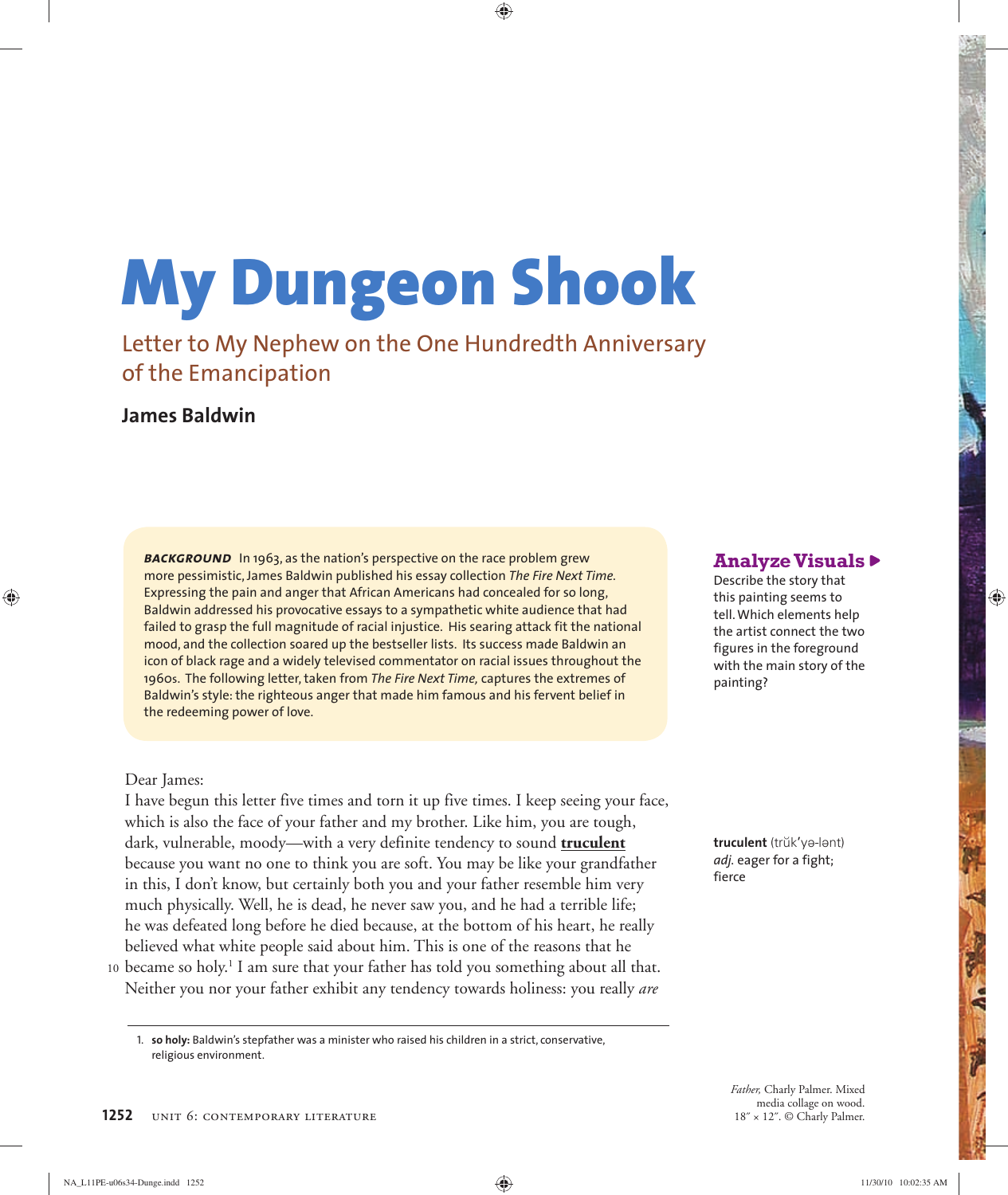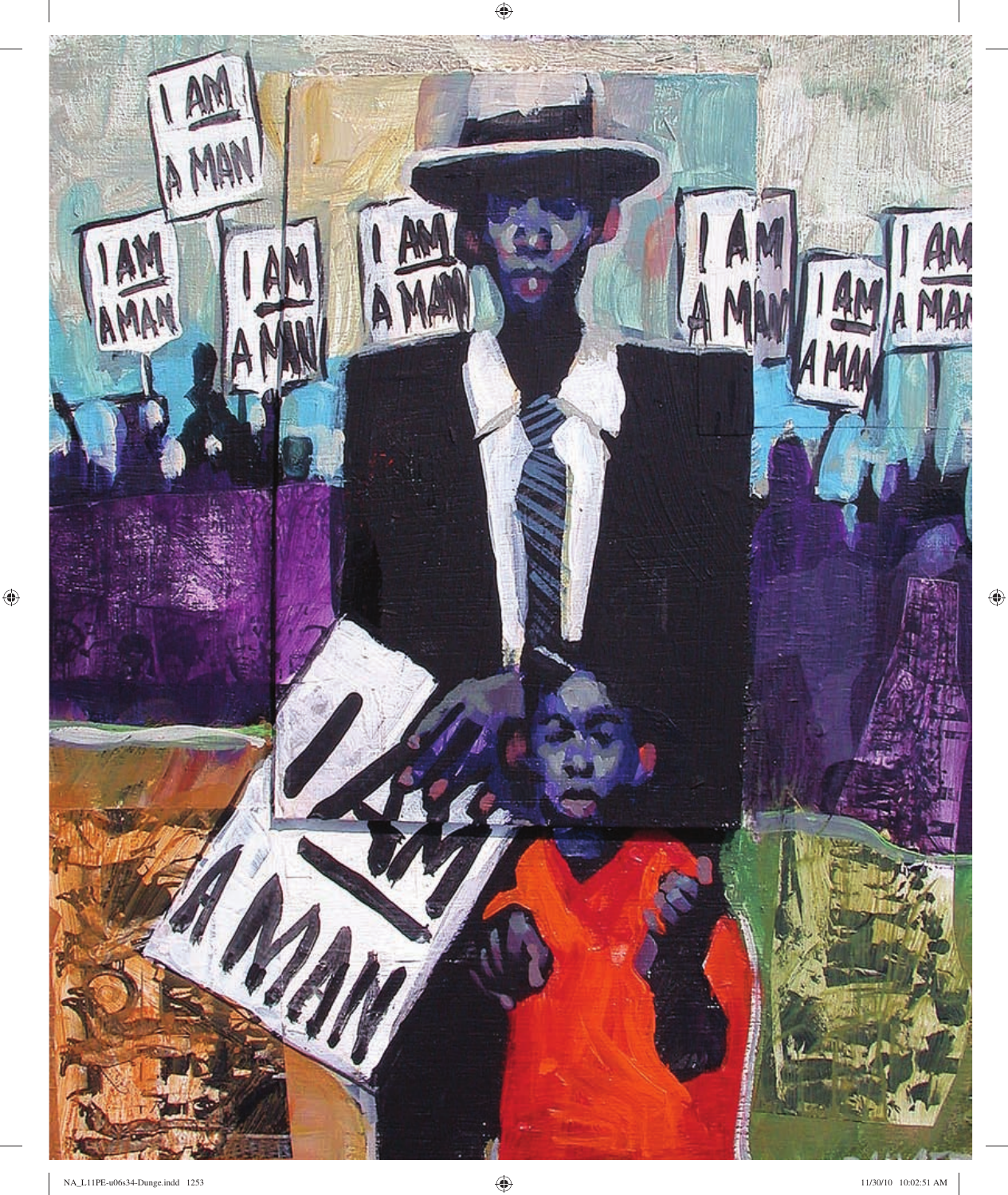of another era, part of what happened when the Negro left the land and came into what the late E. Franklin Frazier<sup>2</sup> called "the cities of destruction." You can only be destroyed by believing that you really are what the white world calls a *nigger.* I tell you this because I love you, and please don't you ever forget it.

I have known both of you all your lives, have carried your Daddy in my arms and on my shoulders, kissed and spanked him and watched him learn to walk. I don't know if you've known anybody from that far back; if you've loved anybody that long, first as an infant, then as a child, then as a man, you gain a strange 20 perspective on time and human pain and effort. Other people cannot see what I see whenever I look into your father's face, for behind your father's face as it is today are all those other faces which were his. Let him laugh and I see a cellar your father does not remember and a house he does not remember and I hear in his present laughter his laughter as a child. Let him curse and I remember him falling down the cellar steps, and howling, and I remember, with pain, his tears, which

my hand or your grandmother's so easily wiped away. But no one's hand can wipe away those tears he sheds invisibly today, which one hears in his laughter and in his speech and in his songs. I know what the world has done to my brother and how narrowly he has survived it. And I know, which is much worse, and this is

30 the crime of which I accuse my country and my countrymen, and for which neither I nor time nor history will ever forgive them, that they have destroyed and are destroying hundreds of thousands of lives and do not know it and do not want to know it. One can be, indeed one must strive to become, tough and philosophical concerning destruction and death, for this is what most of mankind has been best at since we have heard of man. (But remember: *most* of mankind is not all of mankind.) But it is not permissible that the authors of devastation should also be innocent. It is the innocence which **constitutes** the crime. **a**

Now, my dear namesake, these innocent and well-meaning people, your countrymen, have caused you to be born under conditions not very far removed  $40$  from those described for us by Charles Dickens $^3$  in the London of more than a hundred years ago. (I hear the chorus of the innocents screaming, "No! This is not true! How *bitter* you are!"—but I am writing this letter to *you,* to try to tell you something about how to handle *them,* for most of them do not yet really know that you exist. I *know* the conditions under which you were born, for I was there. Your countrymen were *not* there, and haven't made it yet. Your grandmother was also there, and no one has ever accused her of being bitter. I suggest that the innocents check with her. She isn't hard to find. Your countrymen don't know that *she* exists, either, though she has been working for them all their lives.)

Well, you were born, here you came, something like fifteen years ago; and 50 though your father and mother and grandmother, looking about the streets through which they were carrying you, staring at the walls into which they brought you, had every reason to be heavyhearted, yet they were not. For here

#### **Language Coach**

**Word Definitions**  *Shed tears* means "lose tears" or "cry." What does Baldwin mean by "tears he sheds invisibly" (line 27)? What are invisible tears?

constitute (kon'sti-toot') *v.* to amount to; equal

# **a RHETORICAL DEVICES**

Consider the **paradox** in lines 36–37. What point is Baldwin making?

 <sup>2.</sup> **E. Franklin Frazier:** African-American sociologist (1894–1962) who studied the structure of black communities.

 <sup>3.</sup> **described . . . by Charles Dickens:** Dickens (1812–1870) was a British novelist whose works frequently described the hardships suffered by the poor in London.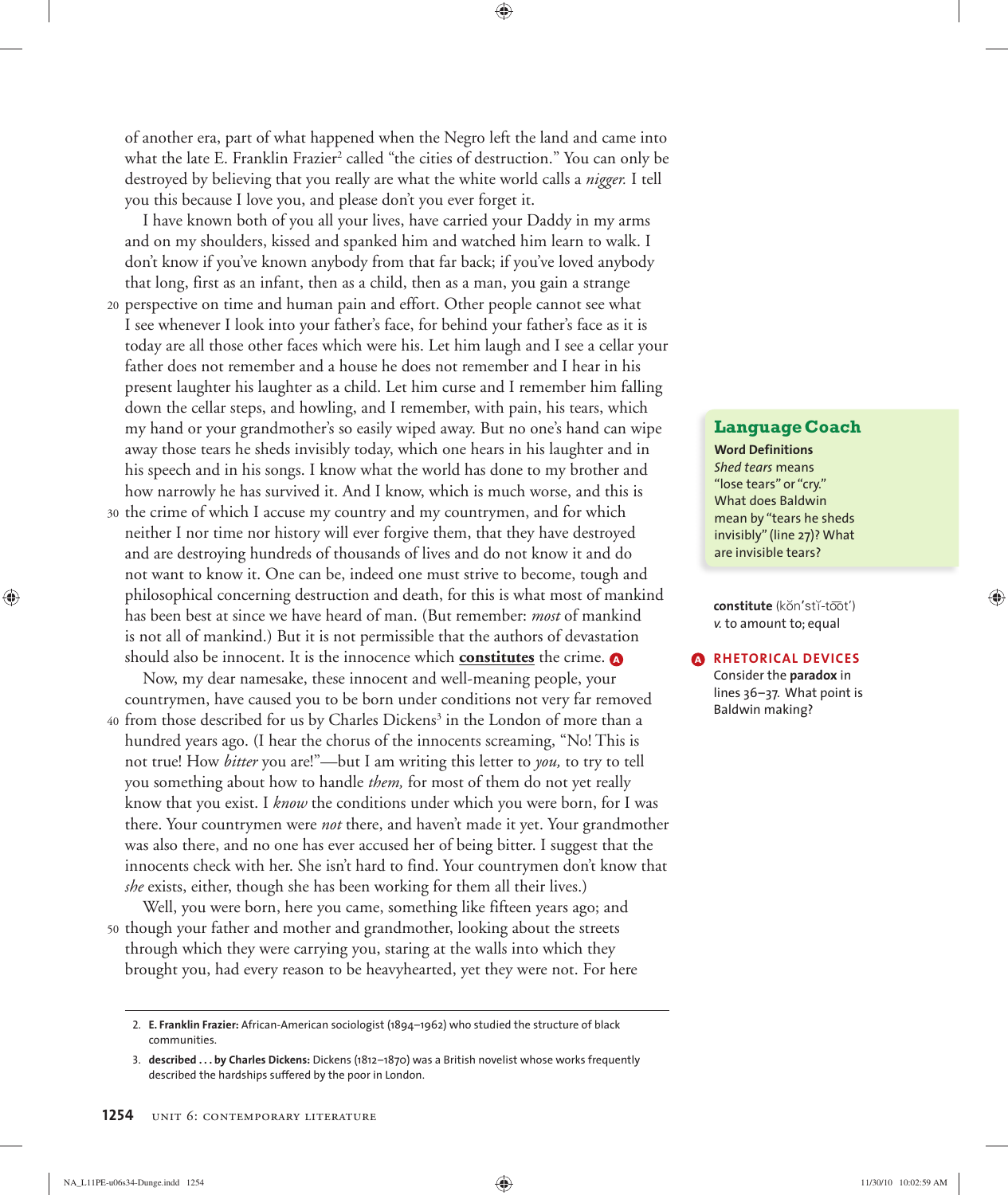you were, Big James, named for me—you were a big baby, I was not—here you were: to be loved. To be loved, baby, hard, at once, and forever, to strengthen you against the loveless world. Remember that: I know how black it looks today, for you. It looked bad that day, too, yes, we were trembling. We have not stopped trembling yet, but if we had not loved each other none of us would have survived. And now you must survive because we love you, and for the sake of your children and your children's children. **b**

- This innocent country set you down in a ghetto in which, in fact, it intended that you should perish. Let me spell out precisely what I mean by that, for the heart of the matter is here, and the root of my dispute with my country. You were born where you were born and faced the future that you faced because you were black and *for no other reason.* The limits of your ambition were, thus, expected to be set forever. You were born into a society which spelled out with brutal clarity, and in as many ways as possible, that you were a worthless human being. You were not expected to aspire to excellence: you were expected to make peace with **mediocrity**.Wherever you have turned, James, in your short time on this earth, you have been told where you could go and what you could do (and *how* 60
- you could do it) and where you could live and whom you could marry. I know 70 your countrymen do not agree with me about this, and I hear them saying, "You exaggerate." They do not know Harlem, and I do. So do you. Take no one's word for anything, including mine—but trust your experience.

Know whence you came. If you know whence you came, there is really no limit **c** to where you can go. The details and symbols of your life have been deliberately constructed to make you believe what white people say about you. Please try to remember that what they believe, as well as what they do and cause you to endure, does not testify to your inferiority but to their inhumanity and fear. Please try to be clear, dear James, through the storm which rages about your youthful head

- today, about the reality which lies behind the words *acceptance* and *integration.* 80 There is no reason for you to try to become like white people and there is no basis whatever for their **impertinent** assumption that *they* must accept *you.* The really terrible thing, old buddy, is that *you* must accept *them*. And I mean that very seriously. You must accept them and accept them with love. For these innocent people have no other hope. They are, in effect, still trapped in a history which they do not understand; and until they understand it, they cannot be released from it. They have had to believe for many years, and for innumerable reasons, that black men are inferior to white men. Many of them, indeed, know better, but, as you will discover, people find it very difficult to act on what they know.
- To act is to be committed, and to be committed is to be in danger. In this case, 90 the danger, in the minds of most white Americans, is the loss of their identity. Try to imagine how you would feel if you woke up one morning to find the sun shining and all the stars aflame. You would be frightened because it is out of the order of nature. Any upheaval in the universe is terrifying because it so profoundly attacks one's sense of one's own reality. Well, the black man has functioned in the white man's world as a fixed star, as an immovable pillar: and as he moves out of his place, heaven and earth are shaken to their foundations. You, don't be afraid. I said that it was intended that you should perish in the ghetto, perish by never

#### **<b>B** RHETORICAL DEVICES

Identify words and phrases that are repeated in lines 52–59. What does this **repetition** contribute to the paragraph's impact?

**mediocrity**  (mē'dē-ŏk'-rĭ-tē) n. lack of quality or excellence

#### **c IDENTIFY PURPOSE**

Reread lines 60–74. What is Baldwin's main point? How do these ideas add to your understanding of his purpose for writing?

**impertinent** 

(Im-pûr'tn-ent) *adj.* rude; ill-mannered

#### **Language Coach**

**Synonyms** A **synonym** is a word with a meaning similar to that of another word. As they are used in line 96, *fixed* and *immovable* are synonyms. How do these synonyms emphasize the nonchanging "role" the black man had played?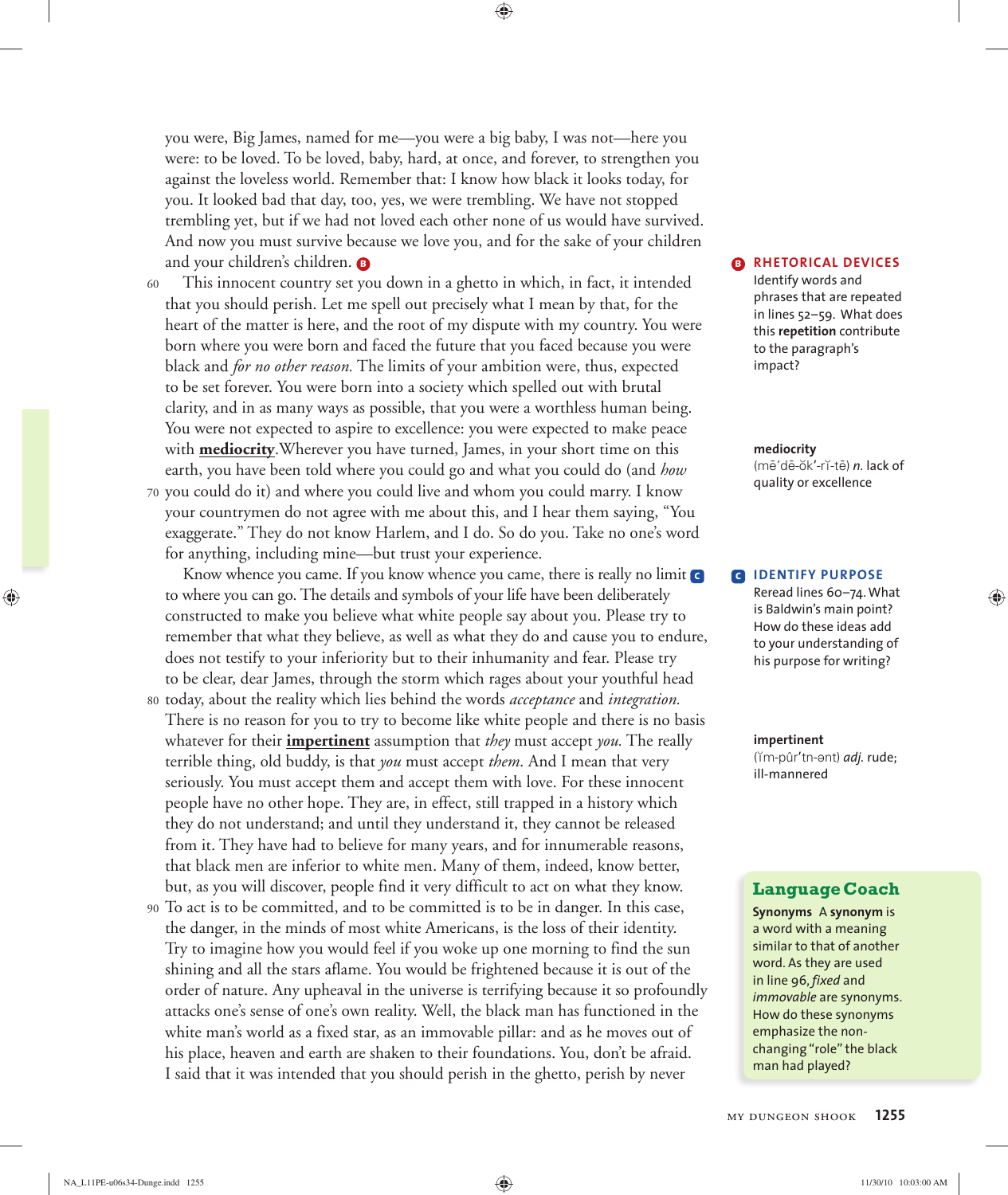

*Thinking* (1990), Carlton Murrell. Oil on board. Private collection. © Bridgeman Art Library.

being allowed to go behind the white man's definitions, by never being allowed to 100 spell your proper name. You have, and many of us have, defeated this intention; and, by a terrible law, a terrible paradox, those innocents who believed that your imprisonment made them safe are losing their grasp of reality. But these men are your brothers —your lost, younger brothers. And if the word *integration* means anything, this is what it means: that we, with love, shall force our brothers to see themselves as they are, to cease fleeing from reality and begin to change it. For this is your home, my friend, do not be driven from it; great men have done great things here, and will again, and we can make America what America must become. It will be hard, James, but you come from sturdy, peasant stock, men who picked cotton and dammed rivers and built railroads, and, in the teeth of  $4$ 110 the most terrifying odds, achieved an **<u>unassailable</u>** and monumental dignity. You come from a long line of great poets, some of the greatest poets since Homer. One of them said, *The very time I thought I was lost, My dungeon shook and my chains*

#### *fell off.*<sup>5</sup> $\blacksquare$

You know, and I know, that the country is celebrating one hundred years of freedom one hundred years too soon. We cannot be free until they are free. God bless you, James, and Godspeed.

Your uncle, James

**unassailable**  (ŭn'a-sā'la-bal) *adj.* undeniable

#### **d IDENTIFY PURPOSE**

Reread lines 100–113. Which sentence best states Baldwin's purpose in these lines?

 <sup>4.</sup> **in the teeth of:** in spite of.

 <sup>5.</sup> *The very time . . . fell off:* a quotation from the traditional spiritual "My Dungeon Shook." It alludes to the Biblical story of Paul and Silas (Acts 16), who were freed from an unjust imprisonment by the action of an earthquake.